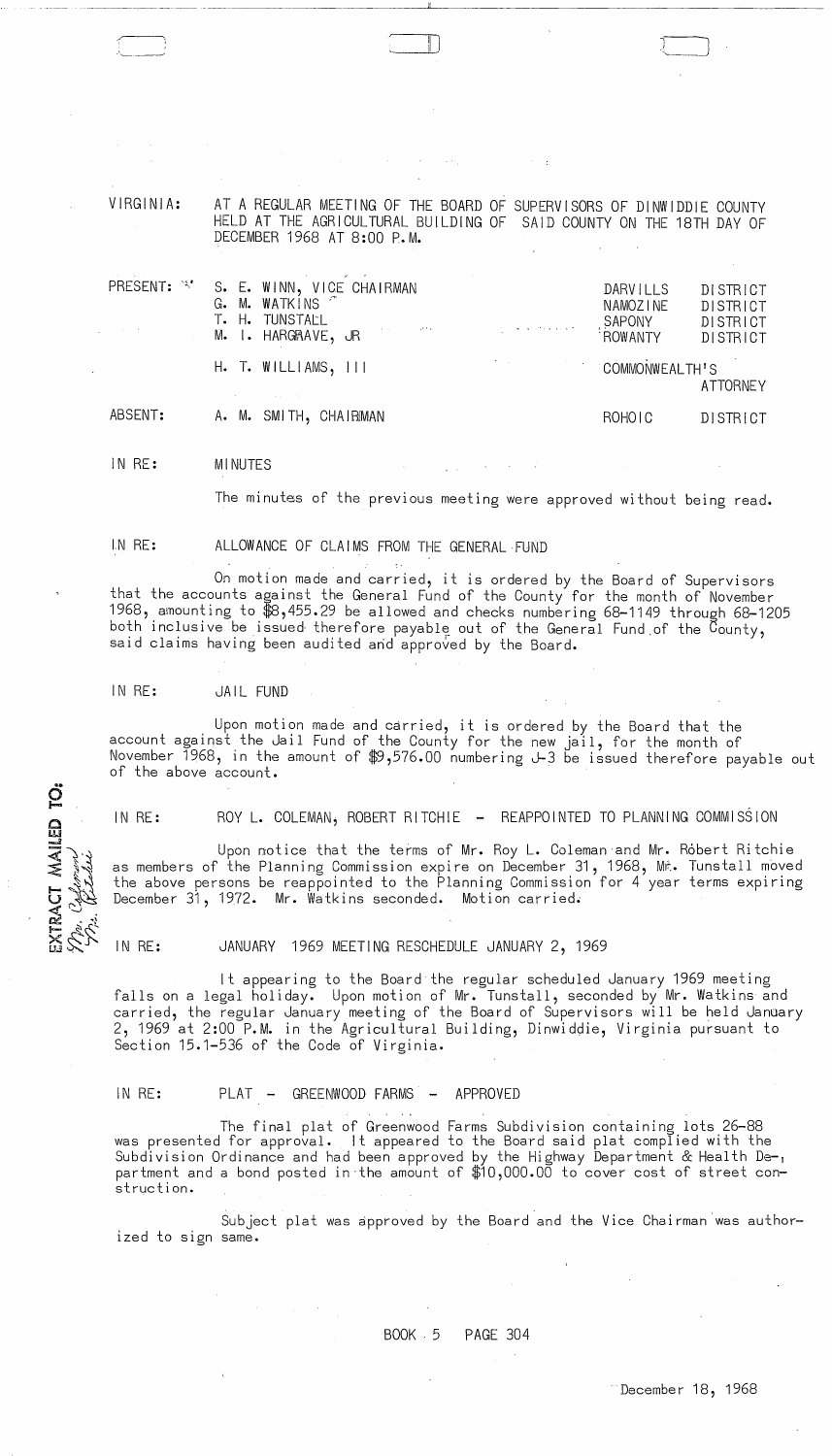#### IN RE: PLAT - CAMELOT SECTION 2 - APPROVED

A final plat of Camelot Subdivision Section 2 containing 10 lots was presented for approval. It was noted all lots front on a secondary road, therefore no bond was necessary. It was further noted subject plat was approved by the Highway Department & Health Department and concurred with all requirements pf the Subdivision Ordinance.

Upon motion made and carried, subject plat was approved and the Vice-Chairman was authorized to sign same.

#### IN RE: PLAT - MAITLAND VILLAGE EXTENDED

The final plat of Maitland:WillageiExtended, containing 33 lots was presented for approval. It was noted subject plat was approved by the Highway Department and a bond to cover cost of street construction had not been posted.

Upon motion made and carried, subject plat was approved pending approval by the Health Department and posting a bond in the amount of \$18,000 to cover street construction cost and the Chairman was authorized to sign same when notified by the Executive Secretary that requirements had been completed.

#### IN RE: BARNES CONSTRUCTION COMPANY - REZONING APPLICATION APPROVED

It was brought to the attention of the Board a public hearing had been advertised in the Progress-Index on December 4th and 11th to consider a rezoning application submitted by Barnes Construction Company. Such application requesting that a parcel of land containing 68.79 acres and known as land parcel 21-19 on the zoning maps lying 1 mile west of 603 and adjoining US Route 226 be rezoned from Residential R-1 to Residential R-2. The Board was informed the Planning Commission, after holding an advertised public hearing December 16, 1968, recommended approval of such rezoning. It appeared to the Board no one was present to offer opposition to the request.

After discussion, Mr. Hargrave moved, Mr. Tunstall seconded and the Board unanimously directed land parcel 21-19 be rezoned from Residential R-1 to Residential R-2 and the Zoning Administrator was directed to place this change on the zoning maps.

#### IN RE: PIEDMONT SOIL & WATER CONSERVATION DISTRICT - APPROPRIATED \$300.00

Mr. M. G. Rainey, Supervisor of the Piedmont Soil & Water Conservation District, appeared before the Board and requested a contribution in the amount of \$300. form the district for the year 1968, and the consideration of an annual contribution with the adoption of the annual budget.

After discussion, Mr. Tunstall moved, Mr. Watkins seconded and the Board approved a contribution in the amount of \$300 for the year 1968 and directed a contribution be considered in each annual budget hereafter.

#### IN RE: DELINQUENT REAL ESTATE TAXES

There was discussion concerning the amount of delinquent real estate taxes and means of collecting same. Action concerning this was tabled to be discussed again at the regular meeting in January.

### IN RE: SOIL SURVEY

Mr. M. G. Rainey, Supervisor of the Piedmont Soil & Water Conservation District, requested that action be initiated to have a soil survey conducted with the County. There was discussion concerning this but no action taken.

IN RE: DOORS TO COURTHOUSE - APPROVED

There was a recommendation by the Executive Secretary that the present doors on the courthouse be replaced with  $\frac{1}{4}$ " plate glass doors.

Upon motion of Mr. Hargrave, seconded by Mr. Tunstall and carried, the Board directed that plate glass doors be installed in entrances at the courthouse. The Board further directed the executive secretary to have these doors installed at the best price possible.

ENAIL  $\geq$   $\sim$  $\sim$ lJ.I

 $\hat{\cap}$ 

wallet<br>2 *Kan* 

 $\approx$   $\vee$  $\mathbb{Z} \not\subset \mathbb{Z}$ 

 $\mathbb{R}^{\mathcal{L}}$  $\mathbb{Z}^2$ 

 $\vec{\mathbf{Q}}$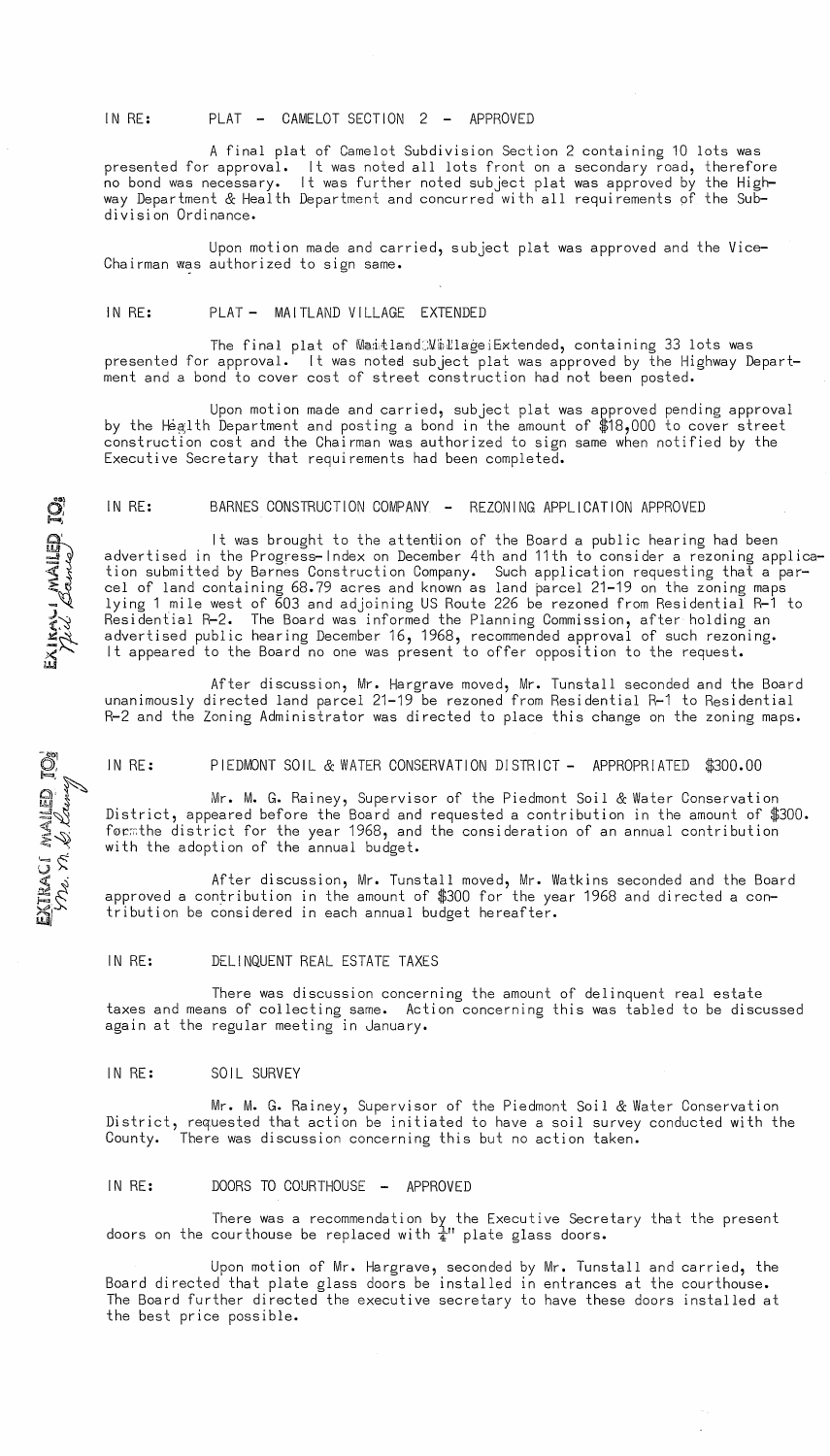IN RE: DINWIDDIE COUNTY WATER AND SEWER AUTHORITY CREATED

WHEREAS, the Board of Supervisors of Dinwiddie, County, Virginia did on रो है। the 7th day of June, 1967, after due and careful consideration, by resolution, propose the creation of a water and sewer authority for Dinwiddie County, Virginia, and

') )

WHEREAS, the Board of Supervisors of Dinwiddie County, Virginia did cause to be published in the Southside Virginia News, a newspaper of general circulation in Dinwiddie County, Virginia, a notice to the general public of their intent, which notice was published on the 4th and 11th days of December, 1968, calling for a public hearing on Wednesday, December 18, 1968, at 8:30 P. M. in the Agricultural Building, Dinwiddie, Virginia, and

WHEREAS, at said hearing from evidence presented and statements of interested persons, it is, in the judgment of the Board of Supervisors of Dinwiddie County, Virginia, that there is much support for the creation of such an authority, and that there is no substantial opposition to the creation of same.

BE IT THEREFORE RESOLVED, that the Dinwiddie County'Board of Supervisors do hereby adopt the attached resolution of the Board of Supervisors of Dinwiddie: County, Virginia creating the Dinwiddie' County water and sewer authority and to that end do direct that A. Terrell Baskerville, Executive Secretary, and Herbert T. Williams, IIi, Commonwealth's Attorney, do file same with the State Corporation Commission with the request that the appropriate charter be granted on or after the expiration of thirty (30) days from the date hereof provided that not more than ten per cent (10%) of the qualified voters of Dinwiddie County do not file a petition with this Board of Supervisors for a referendum on the creation of the subject authority and further providing ; that in such event the said Mr. Baskerville and Mr. Williams are directed to institute the appropriate proceedings to provide such a referendum.

Unanimously adopted this,18th day of December, 1968, the following members of the Board of Supervisors of Dinwiddie County, Virginia being present: M. I. Hargrave; S. E. Winn, Vice-Chairman; G. M. Watkins and T. H. Tunstall.

D I NW I DDI E COUNTY BOARD OF SUPERV I SORS

By *lsi* s. E. Winn V ice-Cha i rman

ash

BOOK 5 PAGE' 305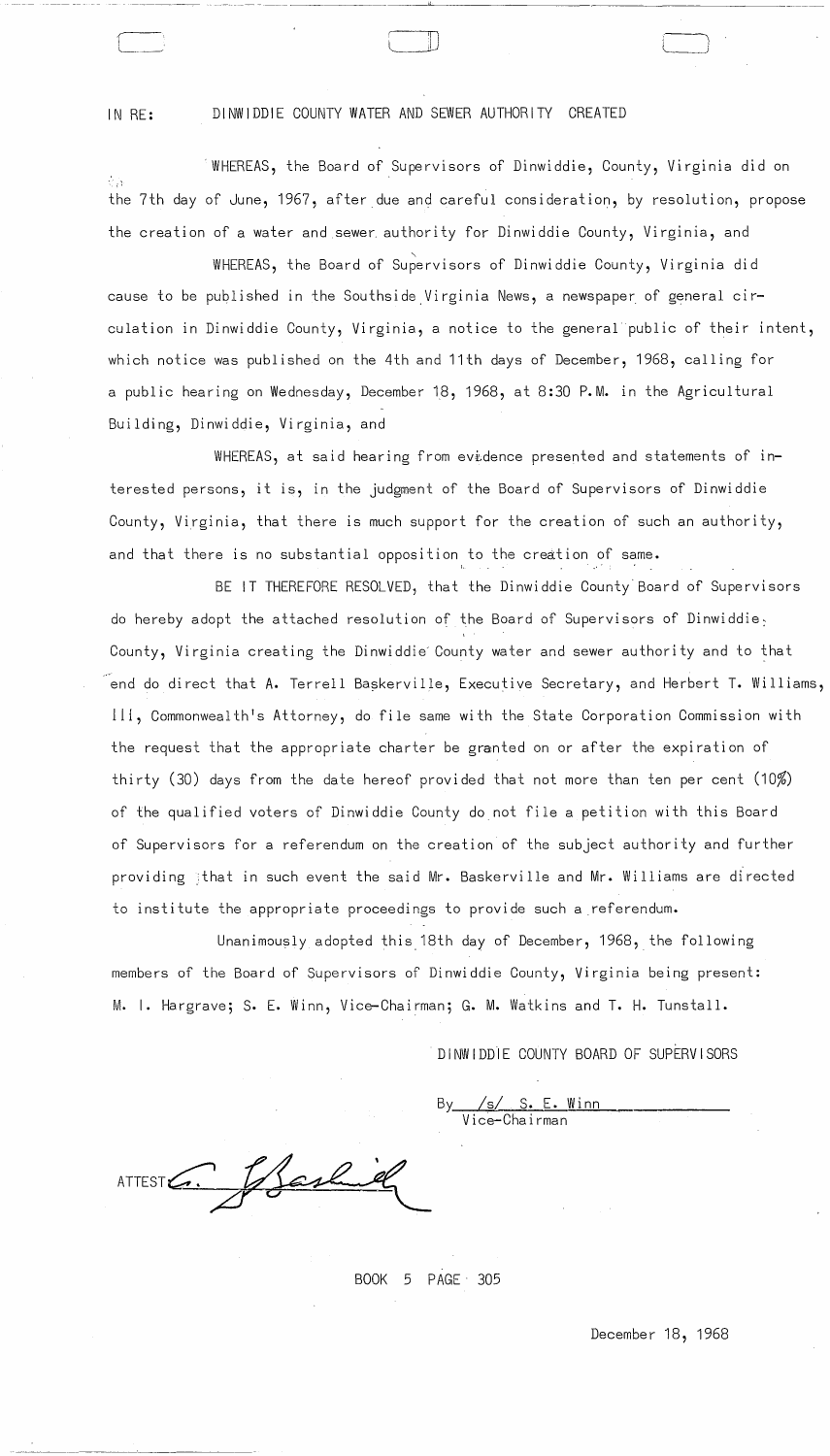# RESOLUTION BOARD OF SUPERVISORS DINWIDDIE COUNTY, VIRGINIA CREATING THE DINWIDDIE COUNTY WATER AUTHORITY

BE IT RESOLVED, by the Board of Supervisors of Dinwiddie County, Virginia as follows:

SECTION 1: That it is the intention of the Board of Supervisors of Dinwiddie County, Virginia, to create an authority under the Virginia Water and Sewer Authorities Act, as amended (Code of Virginia, 1950, 15/1-1239 to 15/1-1270 inclusive) for the purpose of acquiring, financing, constructing, operating and maintaining a water system or systems, pipe lines and other facilities incidental thereto and for the purposes of acquiring, financing, constructing, operating and maintaining a sewer system or systems, pipe lines and other propestyingnd facilities incidental thereto for the purpose of furnishing water facilities and sanitary sewer facilities to residents within the legal boundaries of Dinwiddie County as .of this date.

The Dinwiddie County Water Authority is specifically authorized ta undertake as Phase I of their operations to furnish water facilities in the northern part of Dinwiddie County, Virginia as shown on a certain map of proposed water facilities prepared by R. Stuart Royer & Associates, Consulting Engineers, Richmond, Virginia, dated April, 1968 which map is made a part hereof and reference thereto being hereby made for a more particular description of the boundaries of Phase I.

Dinwiddie County Water Authority further is specifically authorized ta embark upon other and additional proposed water & sewer facilities supplementing and complimenting Phase 1, as herein contempleted, in its sole discretion and at such times and in such geographical areas as it may deem appropriate and to be in the best interest of the citizens of Dinwiddie County.

SECTION II: The proposed Articles of Incorporation are as follows: "In compliance with the Virginia Water and Sewer Authorities Act, as amended (Code .of Virginia 15.1-1239 to 15.1-1270 inclusive) The Board of Supervisors of Dinwiddie County, Virginia, pursuant to resolutions duly adopted signifying their intention to form a water and sewer authority, hereby certify:

1. The name of the Authority shall be the Dinwiddie County Water Authority, and the addresses of its principal office shall be Dinwiddie, Virginia.

2. The area composing the Dinwiddie County Water Authority shall be all the area within the legal boundaries of Dinwiddie County as of this date.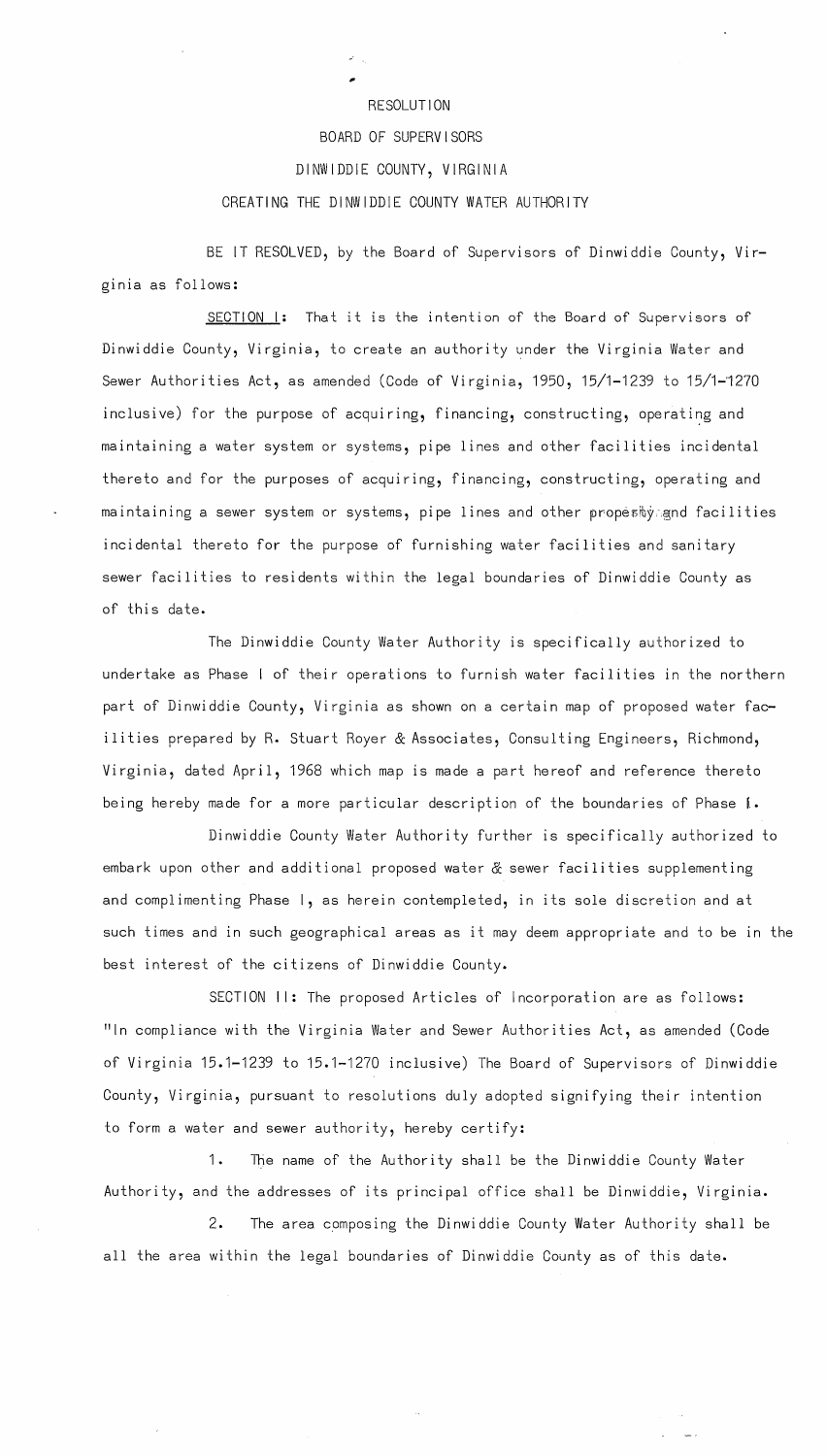3. The name of the incorporating sub-division, Dinwiddie County, Virginia and the names and addresses and terms of office of the first members of the Dinwiddie County Water Authority are as follows:

----.. ---~~--~- ---. ~~~~-

| <b>NAME</b>         | ADDRESS                                          | <u>TERM OF OFFICE</u> |
|---------------------|--------------------------------------------------|-----------------------|
| Carter L. Barnes    | Stony Creek, Virginia                            | 2 years               |
| I. M. Butterworth   | Dinwiddie, Virginia                              | 2 years               |
| Carl A. Miller      | 1633 Kings Road, Route 2<br>Petersburg, Virginia | 2 years               |
| M. G. Rainey        | Sutherland, Virginia                             | 2 years               |
| John W. Scarborough | Route 3, Box 420<br>Petersburg, Virginia         | 2 years               |

The purposes for which the Authority is to be created are for such projects as may be hereafter specified as authorized by said Act, but in addition thereto, the original principal purpose is to undertake the aforesaid water project specified herein as Phase I and to further aauthorize the undertaking of additional projects in the discretion of the Dinwiddie County Water Authority, as it may deem appropriate from time to time.

## PHASE I - DINWIDDIE COUNTY WATER AUTHORITY

To construct, maintain and operate a water system or systems, to supply water to the northern area of Dinwiddie County as designated on the map of proposed water facilities hereinbefore referred to.

The preliminary estimated capital cost of said project is  $$1,300,000.00$ The break-down of these costs are as follows:

| Lands and rights of way---------------------------  | $10,000.00$ . |
|-----------------------------------------------------|---------------|
| Engineering and supervision------------------------ | 131,200.00    |
| Legal and administrative-------------------------   | 20,000.00     |
|                                                     | 30,000.00     |
|                                                     |               |

The initial monthly charges for residences and business establishments, for water services shall be \$4.00 per month.

In witness whereof the Board of Supervisors of Dinwiddie County, Virginia, the governing body of Dinwiddie County, Virginia, has caused these Articles to be executed in the name of the County by S. E. Winn, Vice Chairman of the said Board, and the seal of the County of Dinwiddie to be affixed hereto by the Clerk of this Board, this 18th day of December, 1968.<br>BOARD OF SUPERVISORS

DINWIDDIE COUNTY, VIRGINIA  $By /s/$  S. E. Winn Vi ce-Cha i rman  $\mathcal{A}_2$ 

BOOK 5 PAGE 306

There beine

 $\prime$ no further business the meeting was adjourned at 9:45 P.M.